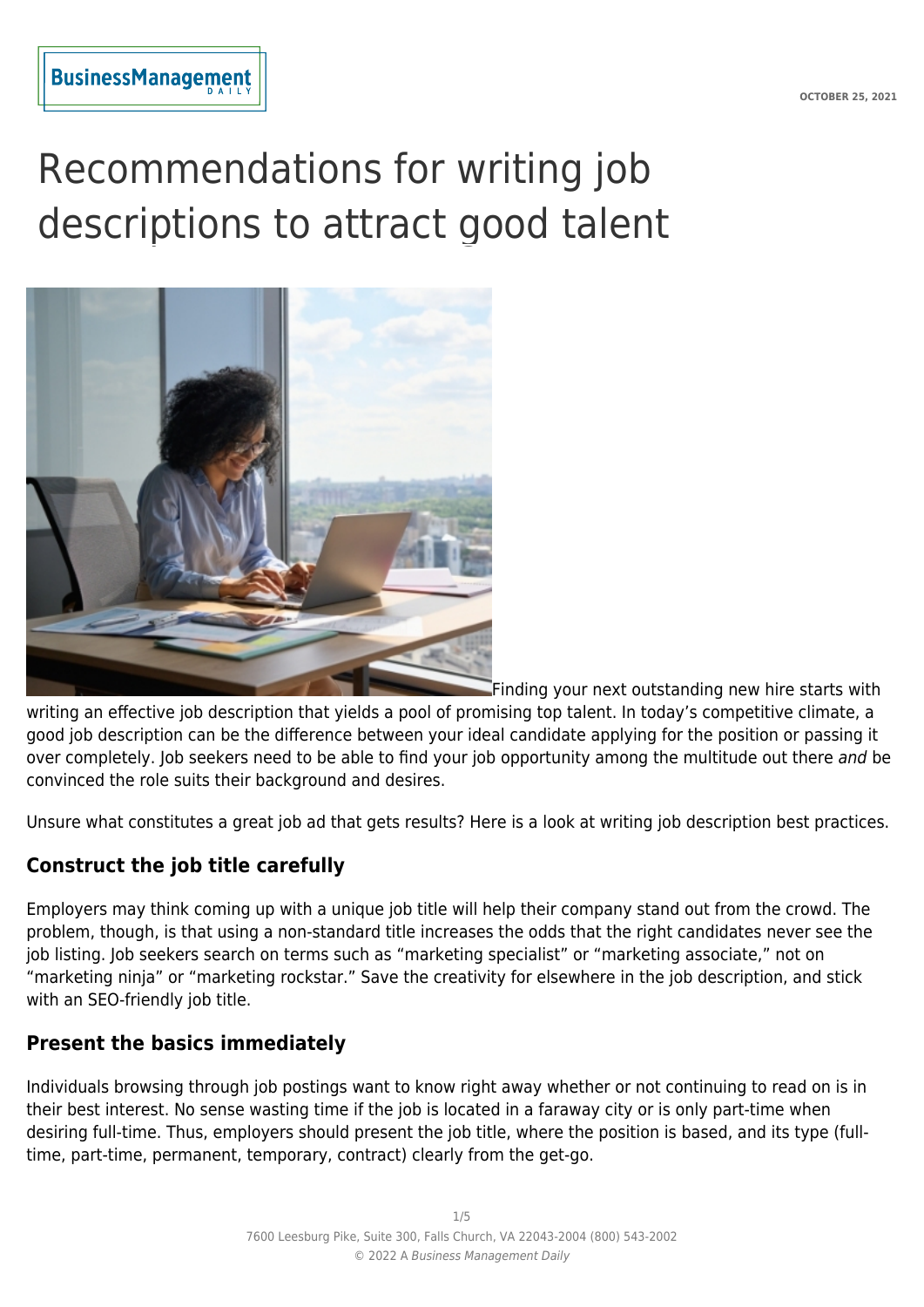Nowadays, smart companies also quickly address the issue of off-site work. Use words such as "remote," "virtual," "distributed" or "work at home" to convey when a job can be done from anywhere. If the job has a hybrid arrangement (some time in the office) or requires enough proximity to the office to come in on certain occasions, spell that out.

## **Determine the "must-haves"**

To get everything you want, you need to ask for it, right? Not exactly. A laundry list of prerequisites has the potential to scare away a large number of applicants, especially females. [Research s](https://www.linkedin.com/pulse/men-apply-job-when-meet-only-60-qualifications-women-100-mei-ibrahim/)hows that men apply for a job when they meet only 60% of the qualifications, but women apply only if they meet 100% of them.

Remedy the situation by focusing on what the new hire truly needs for the position. What competencies must someone absolutely possess to perform essential job duties? Common criteria include a certain educational attainment or degree, a license or certification, mastery of industry-specific software or procedures, and previous experience performing specific skills. Avoid labeling anything as "mandatory" unless it truly is nonnegotiable.

Watch, too, that you don't overdo the required years of experience. While the position may demand someone with a track record of success, putting an exact numerical value can deter applicants. Is there really a magic number of years of experience? Consider offering a range or rewording to seek applicants with a "solid work history" rather than a specific length of time logged.

After figuring out the core requirements, hiring managers likely have in mind remaining qualifications that would be wonderful for an applicant to possess. Consider including the ones you feel most strongly about in a separate paragraph or section as "preferred qualifications," "desirable attributes," "good to have," or "bonus points for candidates possessing X, Y, and Z."

When discussing the skills for which you are looking, aim for clarity. Acronyms and internal jargon can confuse readers. Stick with standard, industry-appropriate terms. Language such as "entry-level" or "senior staff" works better than classifications such as "Level II" or "Pay grade IV."

## **Convey what the open role entails**

Just because someone deems himself qualified for the role does not mean he wants to take it. Candidates yearn to know what they will be doing each day, who they will report to, and how their position fits into the company's overall objectives. They want to get excited about the job and feel like they could make a true difference.

A great job description enables a qualified applicant to envision herself in the open position. She can imagine performing the list of responsibilities and interacting with other team members.

Employing terms such as "you" and "we" instead of speaking in the third person (i.e., "the applicant" or "the company") adds an element of personalization that promotes forming a connection. Draw the prospective new hire in with phrases such as "Your expertise on ABC will lead us to achieving better XYZ" or "You'll make your mark by overseeing our projects involving QRS."

Using action verbs helps with visualization and creates more energy around what the job entails. Some strong verbs to consider for job descriptions include: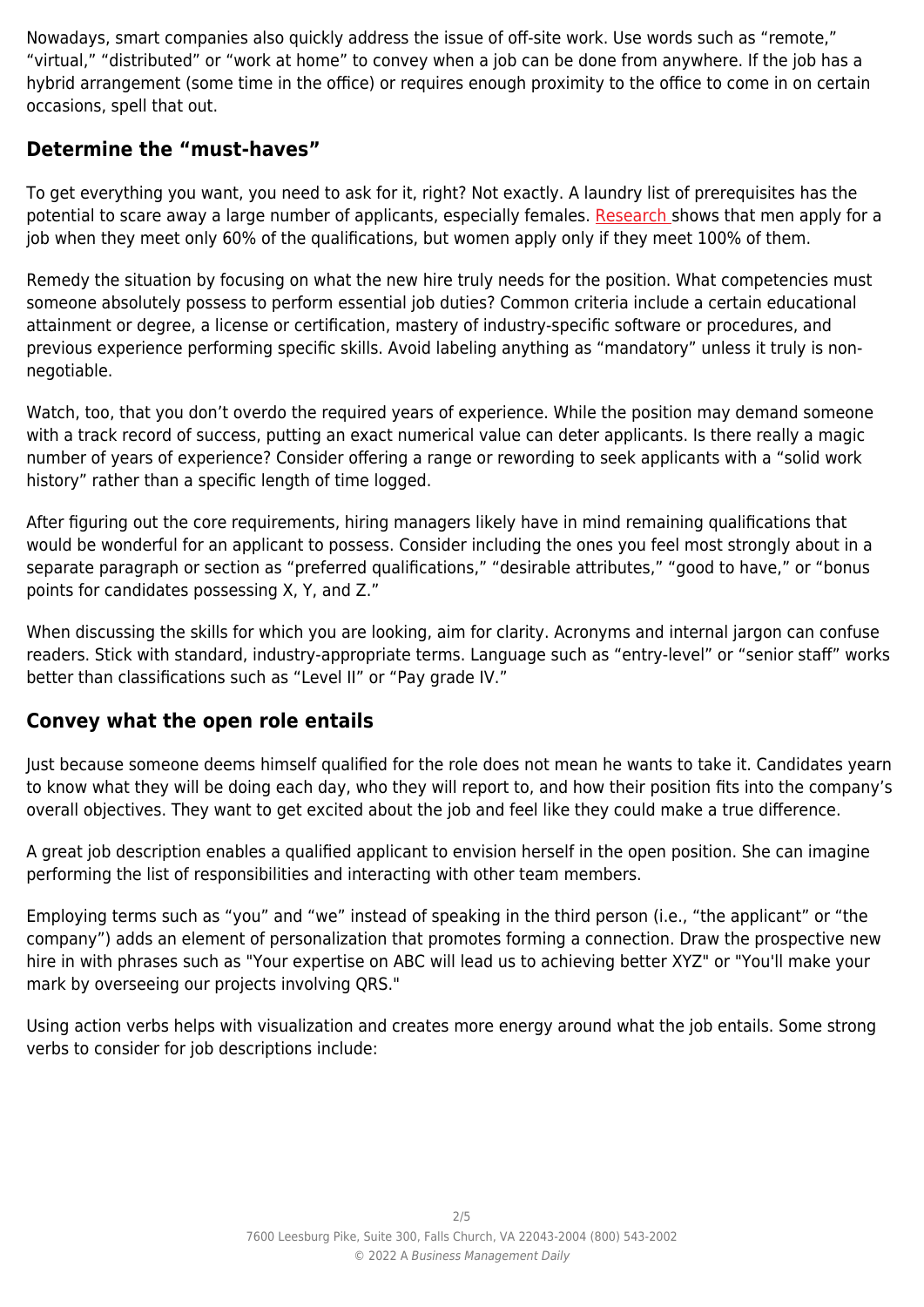Tip - Think about these questions a's you write your job ad.

- How is the overall tone? Does the job posting sound personable and friendly?

- How is the presentation? Bullet points. headers, and proper spacing aid in understanding and are helpful to the reader's eye

- How does the final product look on various devices? Applicants have many forms of tech available to them.

#### Advise

- Interpret
- Investigate
- Compile
- Arrange
- Confer
- Coordinate
- Initiate
- Recommend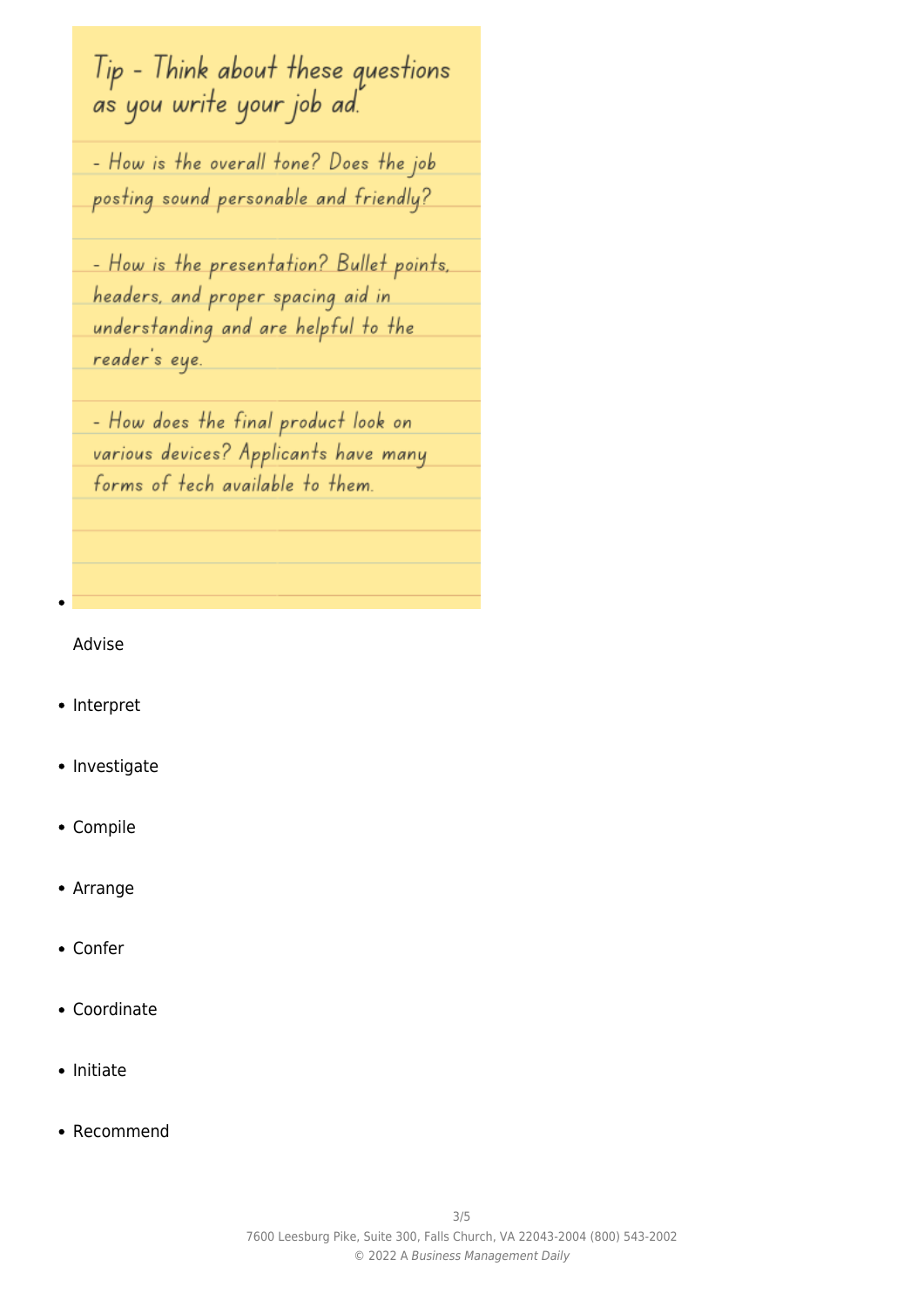Verify

# **Describe what is in it for them**

Compensation, of course, ranks high among things potential candidates want to know. Providing a salary range enables applicants to judge whether or not the two of you have a chance of being on the same page.

Be sure to tout benefits, too. An excellent health plan, generous PTO, assistance in paying off student debt, onsite yoga classes, or even pet insurance can be perks that nudge a candidate in your direction.

People also like to know that a potential employer takes an interest in their future. Mentioning opportunities for training and development attracts individuals looking not only for a job now but for a chance to grow their career path.

However, be sure not to over-inflate these offerings. Overpromising and under-delivering is a sure way to lose a promising candidate down the road.

# **Remember the importance of company culture**

Many job opportunities post similar qualifications, duties, and pay. Distinguishing your organization from the pack often comes down to your work environment and culture fit. What is different about you and your employer brand? What makes your company a great place at which to work? How is your company's mission helping customers and the world at large? Millennial workers especially find such information critical to job decisions. They want to connect with those with whom they work, feel a sense of belonging, and contribute to the big picture.

As your company aims to distinguish itself from others, consider putting in some interesting tidbits. Has your organization won any industry or community awards? Does your business support certain causes or perform volunteer work as a group? Do any fun facts stand out in your company's history? Present what makes you memorable.

With many candidates concerned about diversity, job ads frequently contain an EEO (Equal Employment Opportunity) statement. Many employers, though, go beyond letting candidates know that all applicants receive equal treatment. These companies actively encourage applications from underrepresented groups such as women, minorities, and people with disabilities. The job posting also may note specific organizational efforts to create a diverse workforce and a welcoming work environment.

# **Additional best practices when writing job descriptions**

When a job opening arises, employers oftentimes are tempted to dust off the open role's previous job description or settle for something "close enough." However, failure to evaluate if what you are putting out there truly grasps what you're looking for and is written in a way that will draw in the top talent you desire can lead to a sparser or less desirable candidate pool. Job analysis is worth the time as it enables you to craft an effective job description.

# **Things to think about as you perfect your job ad include:**

- How is the overall tone? Does the job posting sound personable and friendly?
- How is the presentation? Bullet points, headers, and proper spacing aid in understanding and are helpful